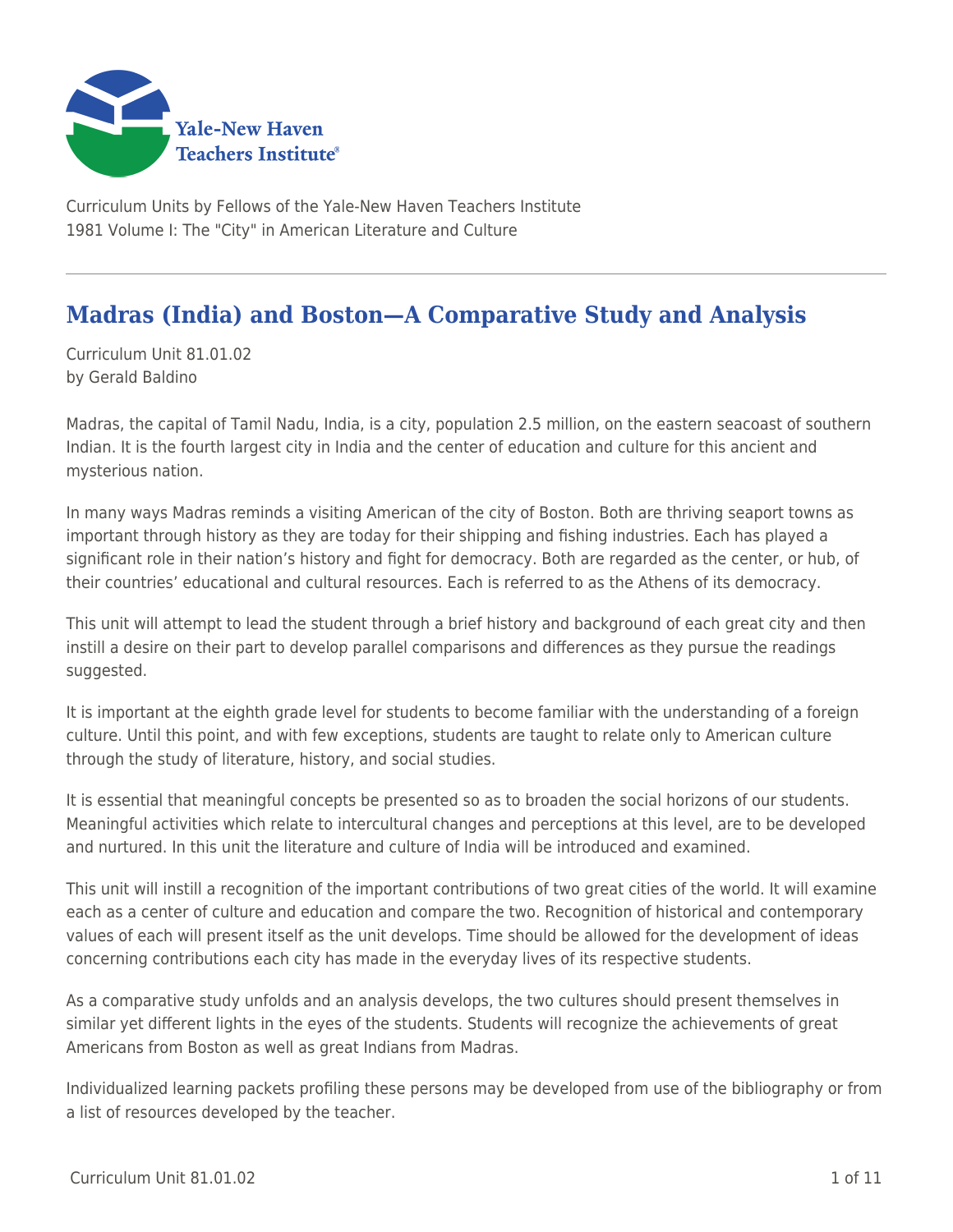As each class is an entity unto itself, modifications must be allowed to consider for the levels of each group as well as for interest.

As the unit is adapted to each class and by each instructor, the focus of events will naturally change. It should be recognized that the time spent on this unit is also negotiable by level and by interest. It is suggested that the unit be taught in fifteen sequential steps, broken down naturally by the schedule with which a teacher has to work by. The introductory sessions can be used showing slides or reading suggested stories to motivate the interest level. The main body of the unit should include individual and group projects including group discussion techniques. The latter part of the unit should provide time for students to present their projects to the large group and for the large group to discuss and evaluate these projects. While no actual test is provided within this unit, a suggested culminating activity would be to have each student evaluate the unit in terms of his/her own learning experience.

Another suggested culminating activity would be a field trip to an Indian restaurant. The Taj Mahal on Chapel Street in New Haven would be a logical choice.

Located on the southeastern coast of India, Madras' climate is hot and very dry. Most of the rainfall comes during the Monsoon season from late August into September.

Madras is the home of Madras University, the largest and most prestigious university in India, perhaps in all Asia. It is also the location of the Madras Institute of Technology, rivaled in the world as a technical institute only by a school in Boston of the same initials (Massachusetts Institute of Technology). There are many grammar and high schools in Madras, both private and public. Schools hold many classes out-of-doors and are based on the British Primary System. Schools traditionally have catered mostly to boys, but in recent years the government has begun to encourage girls to stay enrolled past age 12, the previous drop out age for females. The literacy rate in Madras is high compared to most of India but is still far below that of American standards.

Historically, Madras, as we know it, was settled in 1504 by the Portuguese. It became a city about 1639 and received its municipal charter in 1687. Madras was captured by the French in 1746 and given to Britain as part of a treaty in 1749.

Children in Madras schools sing two patriotic songs. "Jana-Jana-Mana" ("Thou Art the Ruler of the Minds of the People") and "Vande Mataram" ("I Bow to Thee Mother"). "Jana-Jana-Mana" is the national anthem.

Hindu is the official language spoken in Madras though English is spoken in the schools and by educated people, businessmen, etc. Tamil is the unofficial or street language. Each village area speaks its own dialect. In India there are over 170 languages and about 700 dialects.

There are many different religions in Madras including Hinduism, Janism, Christianity, Buddism, Sikhism, and many more. Hinduism is the most popular religion. You may see south Indians wearing different marks on their foreheads. These signify their religious beliefs and are fashionable for both sexes and all ages.

Education of women is being encouraged by the government officially, but being generally a sexist society not too many women are lucky enough to graduate from high school. If they do, you can be sure they are financially well-off.

Members of different religious groups may make themselves outstanding by their mode of dress, but for the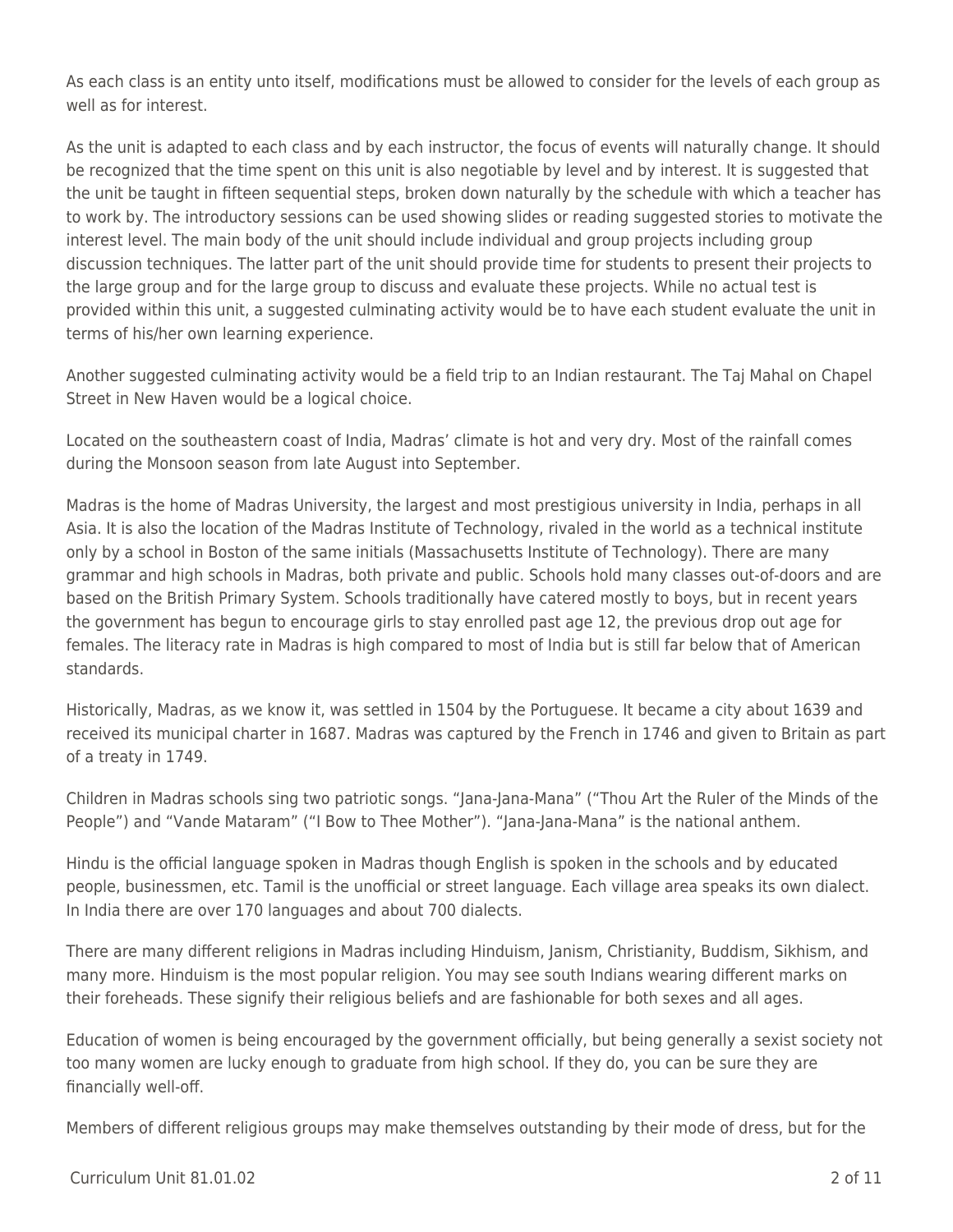most part people dress in light weight, light colored, loose fitting fabrics. This is due to the hot dry climate.

There are many modern buildings in Madras, but most buildings are old and many quite ancient. Public transportation consists of buses and taxis. The taxis are little three wheelers which zip in and out of traffic at an alarming speed. The traffic consists of pedestrians, a few trucks and buses, a surprising number of cars, many bicycles, and an occasional beast of burden. Since the cow is sacred in India, it is free to roam just about anywhere and ususally does. It is not uncommon to wander into an exclusive department store in the fashionable part of downtown and observe a shopkeeper struggling to push a bull or cow out of his store.

Children in Madras play European style football (soccer); they swim a lot and enjoy parcheesi and backgammon. Basketball is just being introduced and American football and baseball are totally unheard of.

### *Suggested Activities*

1. By using an old Monopoly Game as a model, have your group attempt to make a new game. You may want to call it "Madras." By writing to the American Embassy in New Delhi or by contacting the Chamber of Commerce in Madras (Department of Tourism), you can obtain a street map of Madras. Have your students change the names of the streets in Monopoly to give the board an Indian (Madras) flair. Redesign the monetary system and base it on the repeat, or Indian currency.

2. Construct a model of Madras using cardboard to build buildings. Have class decide what important buildings must be in Madras (hospitals, mosques, churches, schools, stores, hotels, etc.). Then have them research transportation, educational system, etc.

### *Suggested Topics for Research*

- 1. Attitudes toward educating women
- 2. Religions in Madras
- 3. Clothing styles
- 4. Hinduism
- 5. Significance of the Sacred Cow
- 6. Indian money system

#### *Stories*

Included in the student's reading list are stories which can either be read aloud to your class or stories which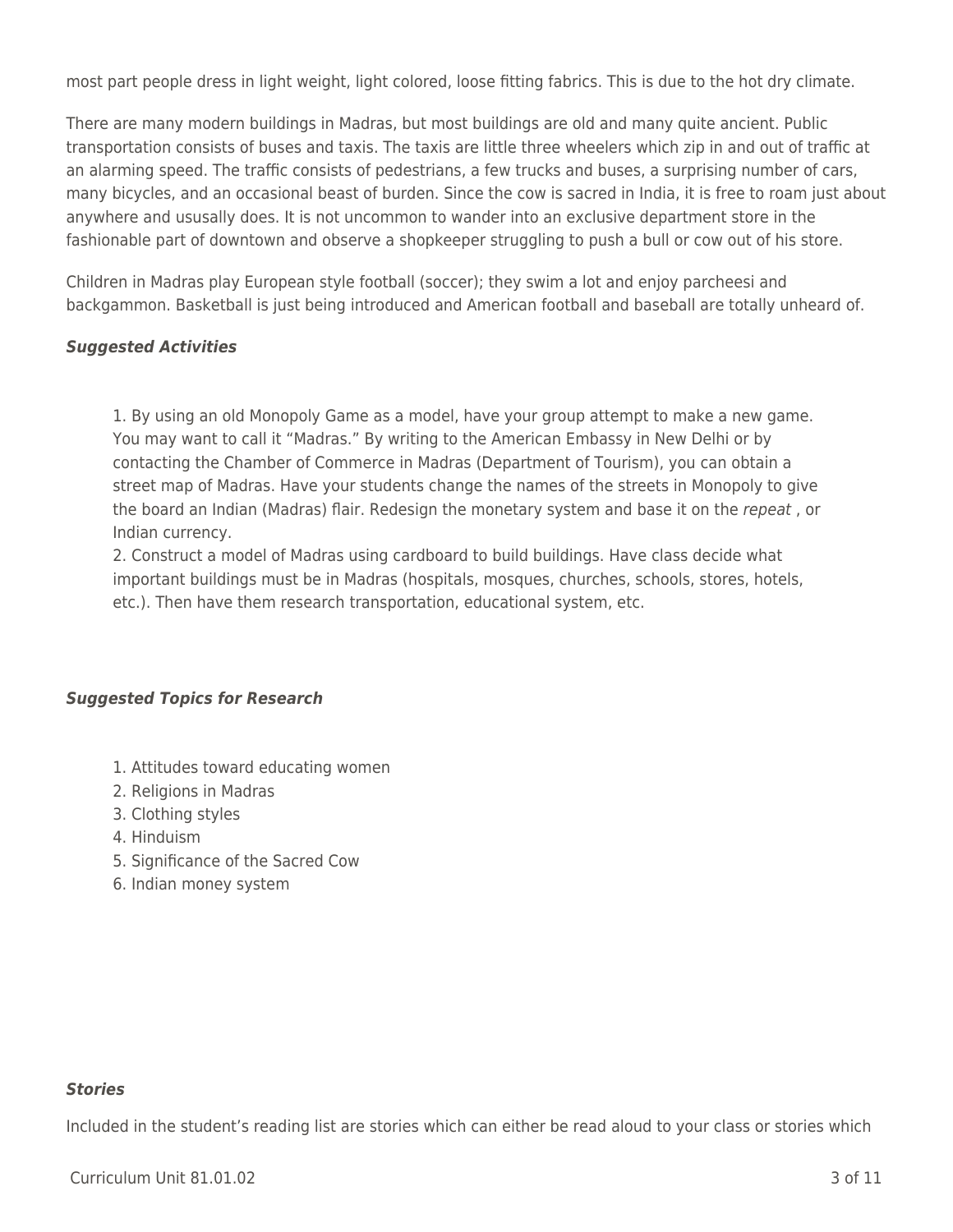they would find interesting reading for their own pleasure. If enough copies can be obtained, stories can be assigned for homework and used for discussion. Especially good for reading aloud is Parables and Fables.

# *Group Discussion Technigue*

This is a useful tool for a teacher to use after a large group instruction session.

Split the class into groups of four or five. Their task is to pick a leader, a recorder, a reporter, and a timekeeper. Give them a set amount of time and stick to it exactly. Give them a topic to discuss and a problem to resolve in their groups. The group assignments should be on a rotating basis so that they are not repeated. Allow a few minutes after the discussion so that the reporter can give a summary of the discussion.

# *Caste System*

The caste system usually refers to the groups of society into which the people of India are divided by religious laws. It is over 3,500 years old and is now illegal. Nevertheless, the laws enacted in India to make the caste system illegal are similar to the civil rights laws in our country in that they are commonly ignored by certain groups and regions.

The top of the caste system includes priests and scholars. They are called Brahmans and their purpose is supposedly to establish and preserve the ideals of the nation. Their skin color is light.

The rulers and warriors are called the *Kshatriyas*. Artisans and merchants are next; they are Vaisyas. Servants and laborers are called Sudras. All others who do not fit into any of the categories are the pariahs or outcasts or "untouchables." Any person who committed a serious crime was made a Chandalas (criminal) and was treated as a pariah . Gandi, the beloved leader who united India into a common country, called the pariahs "harijans" or children of God.

Boston, population 650,000, is the largest city in New England and the capital of Massachusetts. It is a leading seaport consisting of many sheltered harbors and ports. Boston is the leading business, financial, government, and transportation center in New England. Boston is located on the northeast coast of the United States. Its climate is warm in the summertime and cold and rainy in the winter. The weather is just like New Haven as are the architecture and population.

In the Boston area, there are a great many colleges and universities. Every child is required by law to attend school until 16 years of age. Many young men and women go on to college each year. Unlike Madras where very few women attend college, Boston students all have the opportunity to further their education if they are willing to work hard enough.

Boston played a very integral part in the revolution of this country and has a brilliant history of culture and social impact. Boston is referred to as the "Hub." Both Madras and Boston are often called the Athens of their respective nations. Boston is one of the oldest and most historic American cities. Founded and settled by the British Puritans in 1630, the "Cradle of Liberty," birthplace of the American Revolution in 1775, has always been synonomous with the ideals of democracy.

As in Madras, however, there exists in this democratic center much poverty, racial unrest, and decaying slums. While in Madras the city is overcrowded with people moving in, Boston is faced with business and people moving to the suburbs.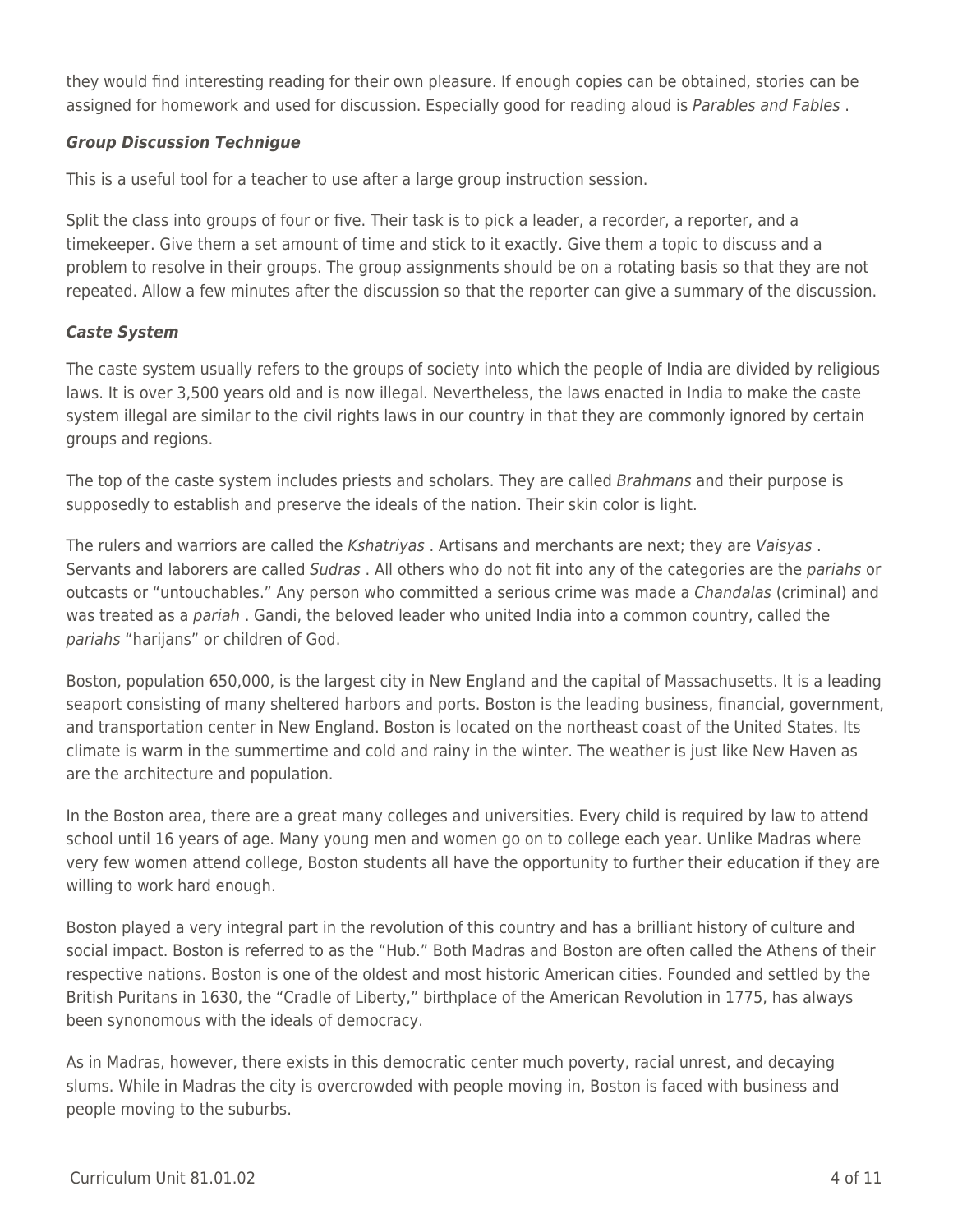The center of the city, Boston Commons, is the largest urban park in America. Many famous battles were fought in Boston, and in 1775 the original militia fought for the first time on the Commons.

The citizens of Boston until 1840 were called the Boston Brahmins. They were descendents of the English Puritans who made up most of the population for more than 200 years. Those families produced outstanding business leaders, educators, and writers. The name came from the Brahman caste, the highest cast in India. Members of these families are still prevalent in the Boston area. Since 1840 when immigration laws began to change, so did the population of Boston. Instead of Brahmins, there were Italians, Irish, Irish Catholics, Blacks, Canadians, etc. No longer was Boston totally influenced by white English Puritans. Over the last 140 years, the city has experienced growing pains in adapting to this new population and will continue to do so until there is a time when such matters are resolved.

The following are the behavioral objectives which will be useful in presenting this thirty-part unit. A total of fifteen class lessons are recommended although another teacher may wish to shorten or lengthen this idea.

- 1. Each student will read at least one book from the reading list.
- 2. Each student will read four or five more shorter selections relevant to the topic or from the reading list.
- 3. Each student will keep a log or journal of class notes and personal entries.
- 4. Each student will make an oral presentation to the class.

5. Each student will participate in or initiate an independent research project relevant to the topic.

6. Each student will write a mini-thesis at the end of the unit telling what he/she has learned from it.

After having completed the assignments, the eighth grade student should be able to:

- 1. increase reading skills and interest
- 2. participate in group discussion freely and naturally
- 3. understand nature of criticism
- 4. analyze a foreign culture
- 5. recognize and interpret the contributions of two societies
- 6. develop and use research skills
- 7. summarize viewpoints
- 8. write a journal or log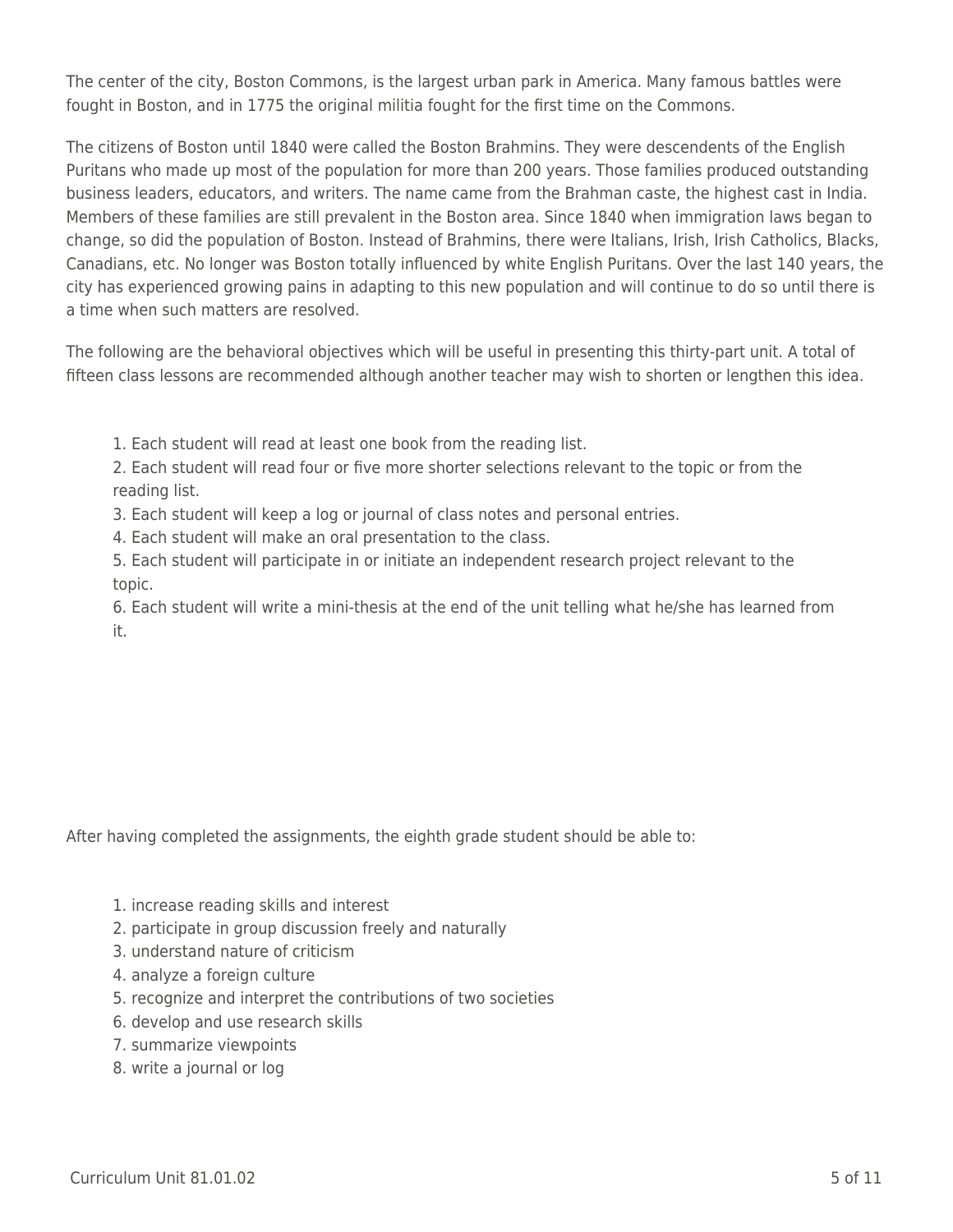General guidelines for small group discussion are as follows. The instructor should make a general synopsis in the form of a story to the class. This is for motivation and incentive. Included in this should be the presentation of a problem relevant to a specific reading assignment. After the teacher has specified what the problem is in the large group, small groups are formed and discussion is timed. At the end of this specified time, the group then presents, in turn, its solution to the problem. A large group discussion then follows each presentation.

It is encouraged that students utilize newspapers and magazine articles as resources. There are many relevant articles about India in the New York Times . A project might include writing to the University of Madras and asking for a newspaper from Madras or perhaps the name of a school for future pen pal correspondence or just a general list of questions which the University would be able to answer. A similar project can involve Boston.

Students should be encouraged to decorate bulletin boards with collages, charts, or diagrams. Using the overhead projector, one can outline the shape of Madras and Boston for comparison. These diagrams can then be covered with plaster and painted so that a physical map of each city is in the room. By writing to the Indian Consulate in New York or Washington, a list of films can be obtained. Travel agencies, with a little advanced notice, can secure travel posters for both cities.

After students have completed their reading assignments, they may wish to design an original book jacket. For students who are remedial, it is suggested that reading assignments be in groups with the teacher while other students work on projects. Coordinate this into a rotating schedule. Once the assignments are completed, the use of a tape recorder for oral reports may encourage the less gifted writer to express his/her thoughts. You can then help that student write those thoughts in a transcript fashion. Writing and producing original skits can also be fun as well as a meaningful learning experience. Make use of videotape equipment from the central audiovisual department. All of these techniques can be incorporated into a creative, nonthreatening evaluation process designed to encourage the slower learner.

# *Sample Lesson Plans*

Dialogue between two students, one who is representing Boston, as a citizen, and one from Madras.

Suggested assignment . Pretend students are from respective cities. More than two students may be included. Discuss problems associated with each area. Gear all conversation toward this end. Have others observe the conversations and monitor their authenticity. This would be a good way to see how much students have learned about each area. Have students pretend to be in a restaurant in either area, or perhaps even a schoolroom with one student acting as the teacher.

Come in early or have students come in early to help prepare a skit.

Dialogue may be rehearsed or spontaneous depending on skill levels of the group.

Have the entire skit take the form of a play.

Assign two to four students to read the same article or book. If it is a remedial group, read it with them.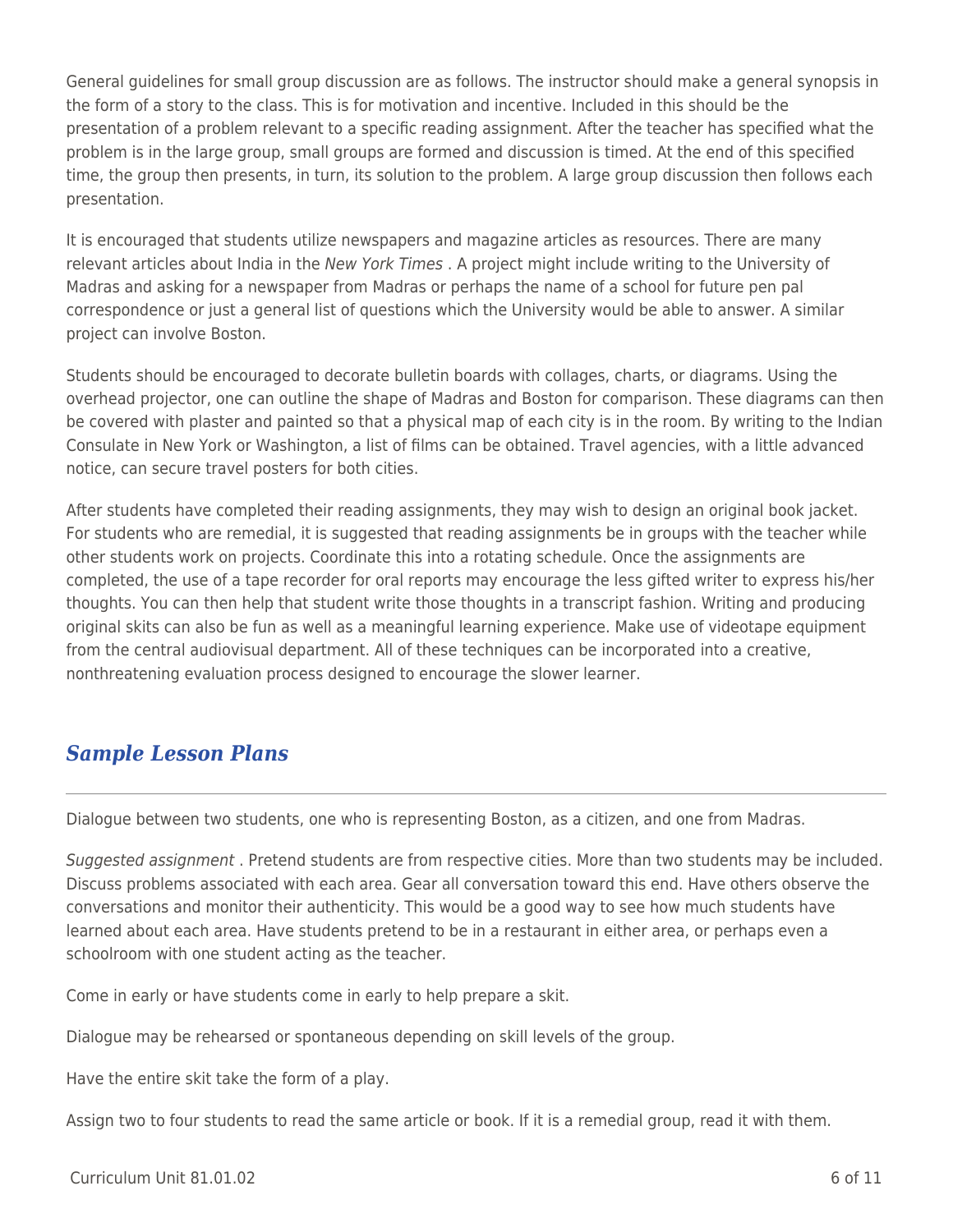Review the book in-depth as a reviewer would do in the media (TV, radio, or print):

Become familiar with the background of the author.

Emphasize the powers of positive criticism.

Prepare questions in advance to stimulate discussion but otherwise let students handle it themselves. Make sure to involve all members in the discussion. If they are puzzled or confused by the material, use examples and experiences from familiar life situations to draw them out.

Summarize the findings of the group as they rate the quality of the author and the skills of the author in presenting relevant materials.

The format could be arranged as if it were a talk show with the students acting as a panel of critics and the teacher acting as the moderator. A make-believe interview with the author would be fun and effective also. The teacher or a student could be the author and positions could be rotated.

These skills learned here would include public speaking, improvement of retention skills, as well as reading development and organizational skills.

Appreciation for literature as a key for helping us in future life situations should be emphasized with the teacher playing a vital role model in this endeavor.

#### *Lesson Plan Two*

Group study of Seven Summers: The Story of an Indian Childhood .

#### *Procedures*

Oral reading and explaining of the tale by the teacher followed by discussion of the story.

#### *Vocabulary Word List*

Using the text, have students decide on a correct meaning for each of the following:

- a. Mulim f. surya-vamsha
- b. Hindu a. chandra-vamsha
- c. Sri h. agni-kula
- d. gopuram i. apabhramsha
- e. mlechchha j. bakshish

#### (Answers:)

- a. One of two main religions in India.
- b. Most influential religion in India.
- c. Title of religious respect.
- d. Name given to arch in fortress.
- e. A barbarian or outcast.
- f. Sun family.
- g. Moon family.
- h. Fire family.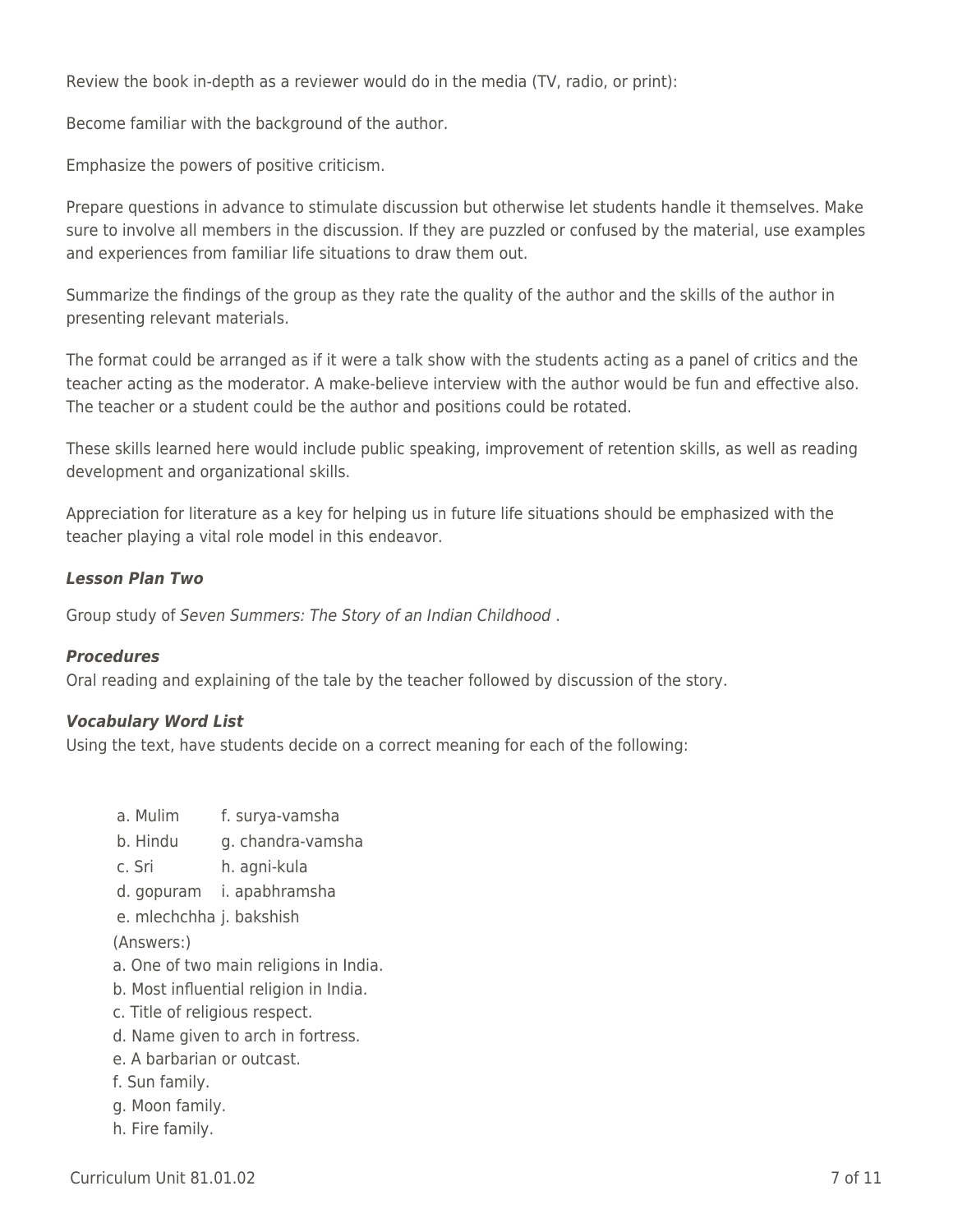i. Language of commoners.

j. Money usually given to beggars.

Suggested activities to go along with story: Using a dirt surface or box full of dirt, simulate Raja's village. If you use a box and would like to use real plants, line it with a double thickness of plastic (garbage bags will do) stapled to the insides. Next, layer about one inch of crushed stone and fill box with dirt. Have students recreate the boy's village.

Spend a portion of a day teaching class as it would be done in India. A typical Indian classroom as described in the text would consist of rows of students, boys in front, girls in rear, the teacher at the blackboard and all lessons presented in lecture fashion.

### *Selecting Details*

Have students identify their favorite characters and create a "spin-off" story about each. Although specific details may be lacking about a character's life, they may use their imagination to recreate the characters.

Make a chart of people, places and things from the story. As students discover these, have them use a magic marker and fill in the information.

Main idea . What is the story about? The story is about more than just a boy's life in India. What are the other things the author wishes to convey to the reader? A list may be developed through discussion.

#### Sequence

List several events in the story and have the class put them into correct order. This may be done in small discussion groups and then presented to class with rationale.

#### *Lesson Plan Three: Comprehension Skills*

Using several copies of encyclopedias, have each small group use one copy to locate the following information. The information must be written in prose, not outline form. Encourage originality of thought but facts must not be altered.

1. Where is India? Draw a map. Locate the Punjab region. Mark all southern cities in red and all

 $C$ urriculum Unit 81.01.02  $\qquad \qquad$  8 of 11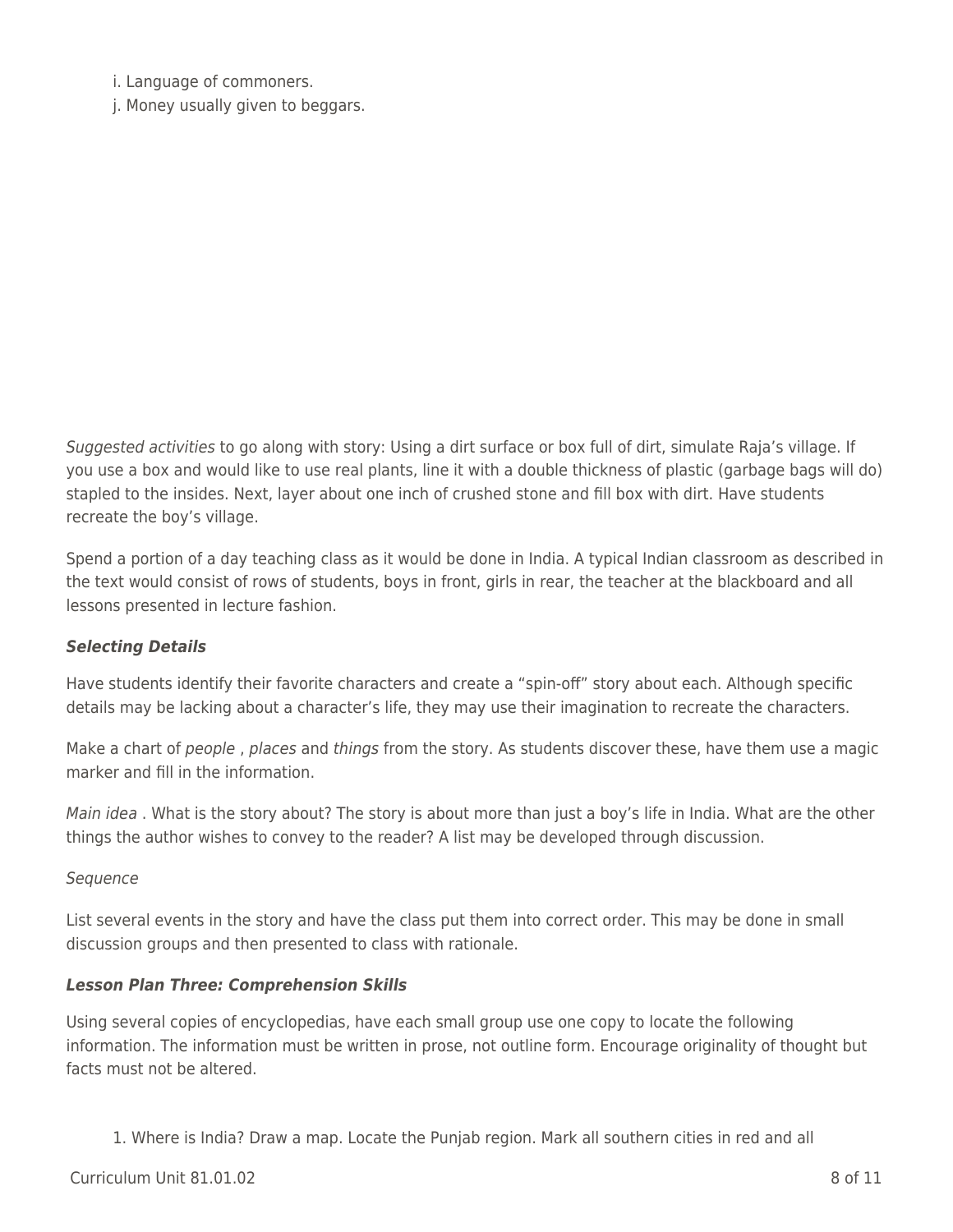northern cities in blue.

- 2. Write a short explanation of the differences between northern and southern India.
- 3. Where in India would you choose to live? Why? (Be subjective.)
- 4. Discuss the Muslim religion.
- 5. Discuss the Hindu religion.
- 6. Why do you think the cow is a sacred animal in India? Is this good or bad?

7. From your discussions, how would a youngster from Boston feel if he were to attend school in Madras?

8. Would a student from Madras feel comfortable in Boston? Why or why not?

# **READING LIST**

Novels

Anand, Mulkraj. Untouchable . Bombay: Bombay Kutab Popular Publishers, 1935.

———. Two Leaves and a Bud . Bombay: Bombay Kutab Popular Pub-

lishers, 1937.

Desai, Anita. Voices in the City . Delhi: Orient Paperbacks, 1956.

———. Bye, Bye Blackbird . Delhi: Orient Paperbacks, 1956.

Jhabvalla, Ruth Prawer. A Backward Place . Delhi: Orient Paperbacks, 1956.

Narayan, R. K. Gods, Demons and Others . New York: Viking Press, 1967.

Autobiography

Anand, Mulkraj. Seven Summers: The Story of an Indian Childhood . Bombay: Kutab Press, 1940.

Mehta, Ved. Face to Face. New York: Little Brown & Co., 1957.

Sehgal, Nayantara. Prison and Chocolate Cake . Bombay: Jaico Paperback, 1960.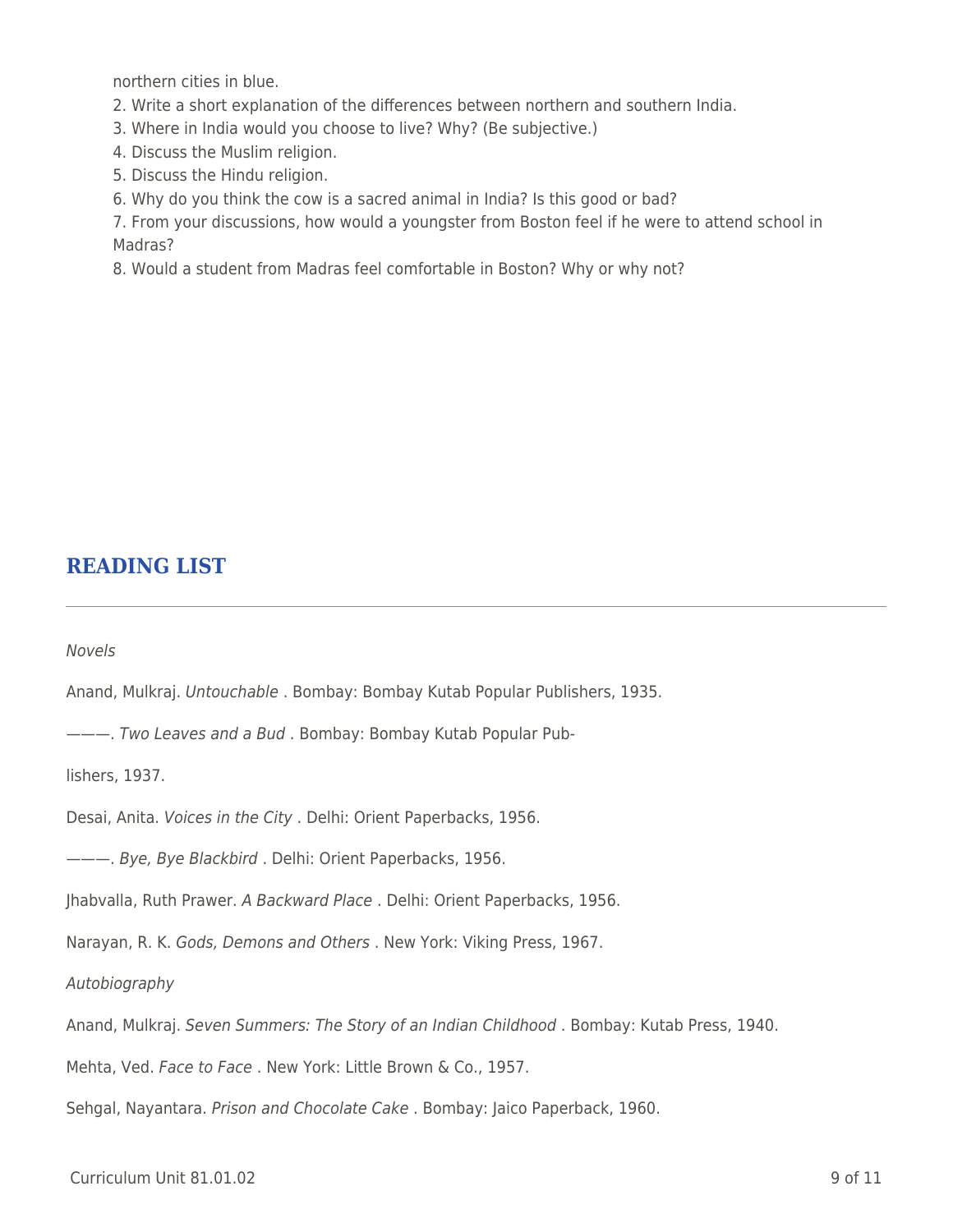#### General

India . 1973 a reference manual. Edited by Publications Division, Government of India, New Delhi, 1973.

Sources of Indian Tradition . DeBarry, William Columbia University Press, New York 1958.

**History** 

The Discovery of India . Nehru, Jawaharlal, Asia House, Bombay, 1962 Publishing.

A Survey of Indian History Panikkar, K.M. Asia Publishing House, Bombay 1966.

One World and India . Toynbee, Arnoold Orient Longman Bombay 1960.

Other Resources

Tourist Office

Madras

35 Mount Road

Madras, India

(telephone 86249)

Boston

Boston: A Geographical Portrait . Cozen, Michael P., and Lewis, George K. Ballinger Publishers, Cambridge, 1976. Scholarly.

Boston Adventure . Stafford, Jean. Harbrace, New York, 1967. Paperback lengthy.

Boston Bay Mysteries and Other Tales . Snow, Edward R. Dodd Press, Cambridge, 1977. Good illustrations; excellent for oral reading.

Boston Collects Boston . Hyde, Andrew C. Museum of Fine Arts, Boston, 1973. Paperback with illustrations. Collection of great trivia.

Boston In Color . McBride, Stewart D. Hastings Press, Cambridge, 1977. Illustrated very well. Profiles of city including contemporary issues.

Boston in the Age of J.F.K . Whitehill, Walter M. (Centers of Civilization Ser.: No. 19) University of Oklahoma Press, 1966. An in-depth look at our youngest President's home town.

Boston Red Sox . Berry, Henry. (Baseball's Great Teams Series) MacMillan Press, New York, 1975. Illustrated account of one of America's oldest professional teams.

Boston Ways: High, By and Folk . Weston, George, Jr. Edited by Raymond, Charlotte C. Beacon Press, Boston, 1974. Illustrated and enlightening.